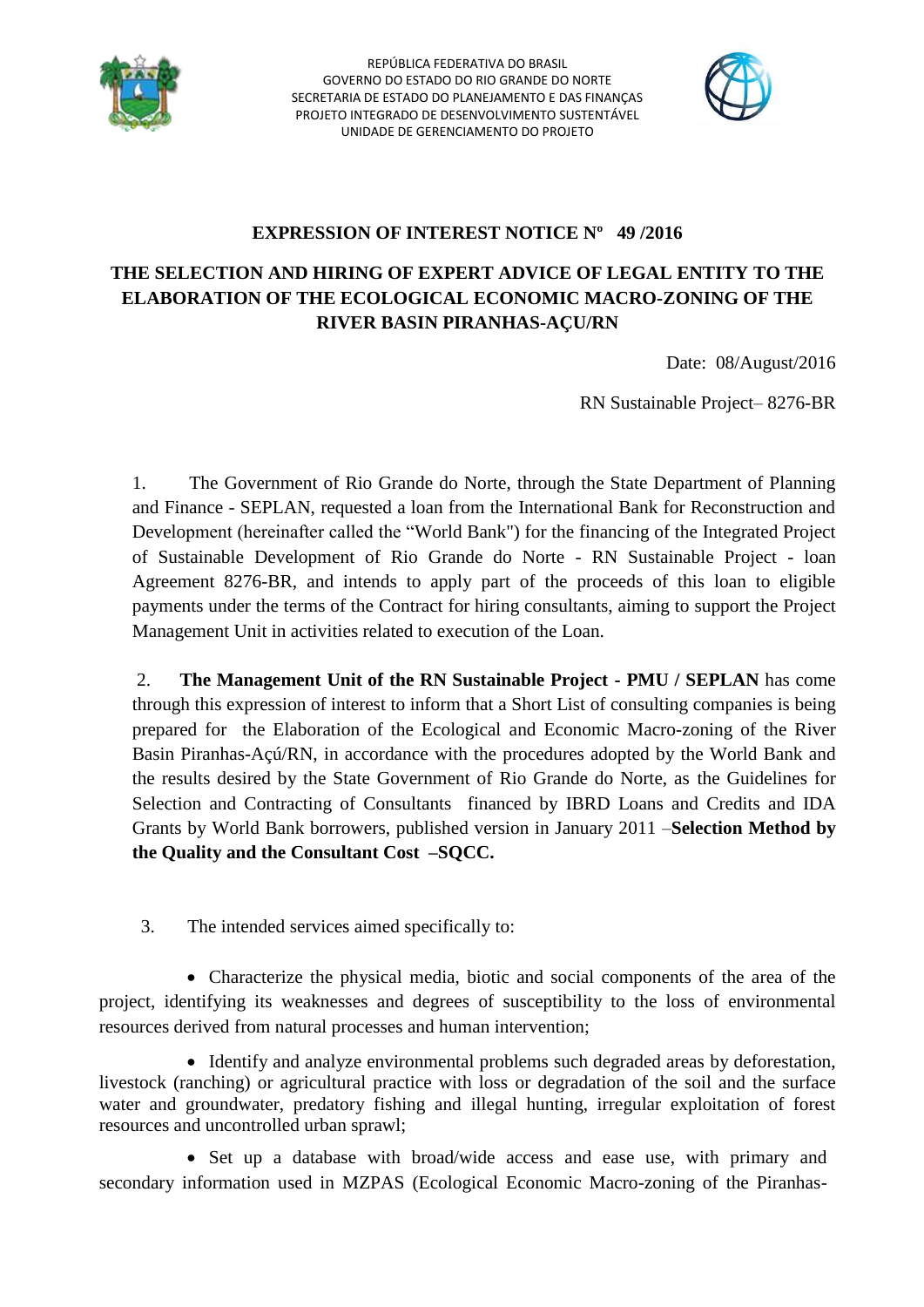



Açú/RN River Basin), including the metadata, spatializing the cartographic information in a Database Management System using a Geographic Information System (GIS);

• Identify the various social factors/participants with accumulated knowledge about the reality of the territory, their specificities, demands and interactions with each other and with the physical and biotic environment;

 Identify conflicts of interest between economic use of natural resources and environmental public policies;

 Combine the elements of physical, biotic and socioeconomic diagnosis, to establish exploratory macro scenarios with the aim of presenting environmentally sustainable alternatives to the social and economic development ;

 Delimit the geo-environmental units and diagnose the interactions of environmental systems identified in terms of vulnerability to eventualities of natural or human order, besides the capabilities and limitations of use, including in this stage, workshops in the municipalities (Assu, Angicos, Campo Grande, Currais Novos, the Matos Santana and Acari, preferably) for the hearing of the population;

• Propose the integration of actions aiming for the management of water resources in the territorial planning, including the use of natural resources in the definition of proposals for the socio-economic development, entering the contributions of the population in the workshops of diagnosis;

• Propose goals and programs as strategic measures involving the productive sector, the population and municipal and state agencies;

• Prepare a technical proposal of MZPAS (Ecological Economic Macro-zoning of the Piranhas-Açú/RN River Basin), for the submission to the inter-institutional technical monitoring committee and discussions with the population through a workshop in the municipalities (Assu, Angicos, Campo Grande, Currais Novos, Santana do Mato and Acari, preferenciamente) for the hearing of the population;

 Raise and analyze the environmental legislation and the existing water resources as well as the existing institutional arrangements in the State (committees, councils, consortia, among others);

 Elaborate the standard draft for the implementation of MZPAS (Ecological Economic Macro-zoning of the Piranhas-Açú/RN River Basin), and for the integrated management of environmental resources of the Piranhas-Açu River basin;

 Elaborate a booklet for publicity (promotion) and facilitation of the implementation of MZPAS.

4. The Eligible Companies that are interested in providing the services must express interest by means of correspondence accompanied by/together with information demonstrating the experience and expertise required to perform the services, attesting/showing technical capacity gleaned from conducting similar studies/services that have been completed and containing at least the following information: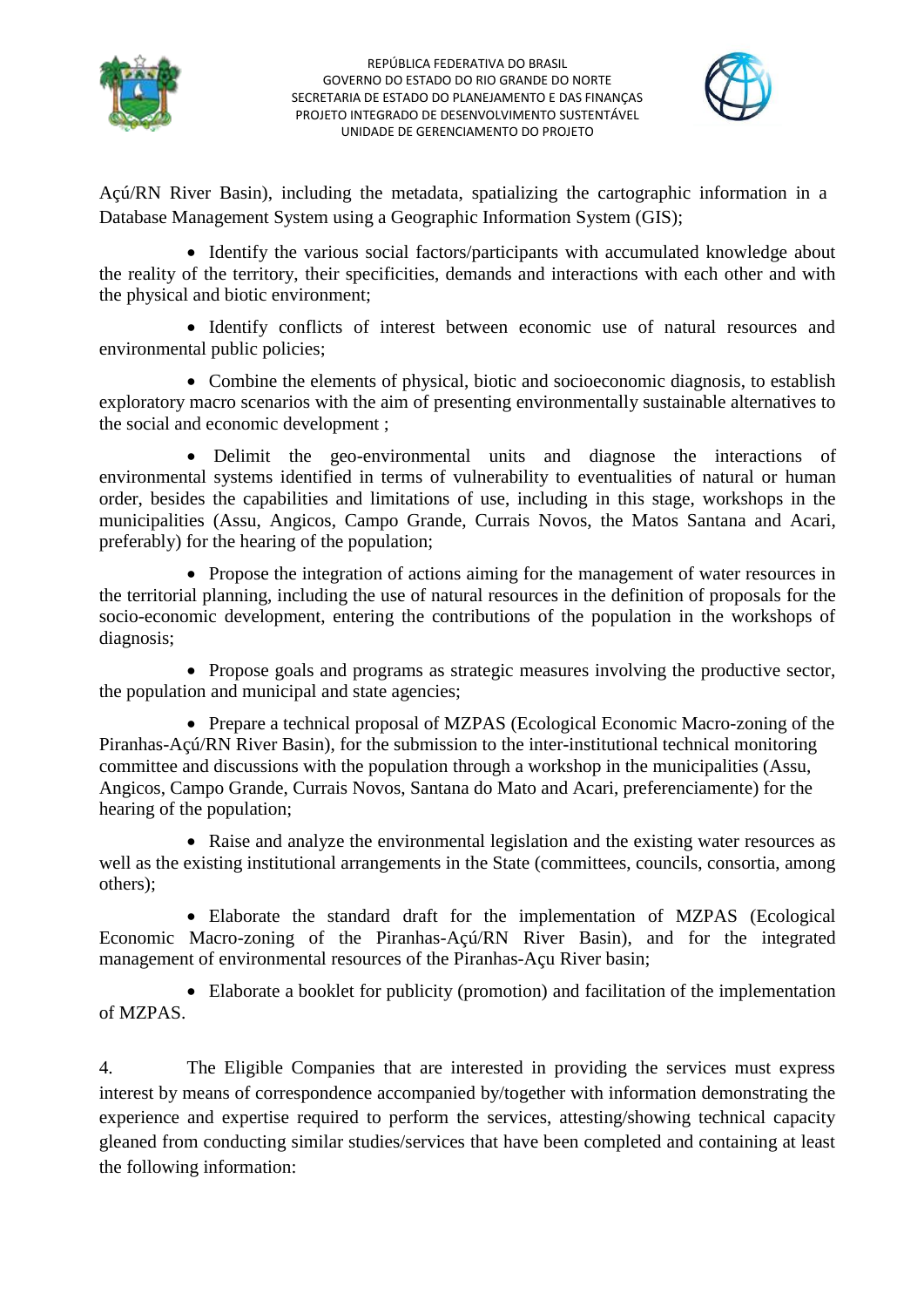



|     | <b>GUIDELINES/CRITERIA</b>                                                                                          | <b>TYPE</b>                       | <b>POINTS</b><br>(MAX.) |
|-----|---------------------------------------------------------------------------------------------------------------------|-----------------------------------|-------------------------|
| 1.  | <b>BASIC REQUIREMENTS</b>                                                                                           |                                   | 40                      |
| 1.1 | Experience in the elaboration and monitoring of programs and / or projects for<br>sustainable territorial planning. | Eliminatory and<br>Classificatory | 40                      |
| 2.  | <b>GENERAL QUALIFICATIONS</b>                                                                                       |                                   | 60                      |
| 2.1 | Experience in the elaboration and / or review of studies of ecological-economic<br>zoning.                          | Classificatory                    | 25                      |
| 2.2 | Experience in the implementation of actions aimed for the planning and<br>management of environmental resources.    | Classificatory                    | 25                      |
| 2.3 | Experience in participatory planning.                                                                               | Classificatory                    | 10                      |
|     |                                                                                                                     |                                   |                         |

5. Further information may be obtained at the office of Management Unit of the RN Sustainable Project, located in the Secretariat of State for Planning and Finance of Rio Grande do Norte (SEPLAN), Centro Administrativo do Estado, BR 101, km 0, Lagoa Nova, Natal / RN - CEP: 59064-901 - Tel: 84 3232.1818 and Fax: 84 3232.1911, or via email: [cmel.rnsustentavel@gmail.com.](mailto:cmel.rnsustentavel@gmail.com)

 6. The Expressions of interest must be received by 17H00 of the day August 26th, 2016 the date of posting, accompanied by all Probative Documentation required, in a sealed envelope with the following words:

> Secretaria de Estado do Planejamento e das Finanças Unidade de Gerenciamento do Projeto RN Sustentável Comissão Mista Especial de Licitação do Projeto – CEML Componente 1: Desenvolvimento Regional Sustentável. Manifestação de Interesse Nº 41/2016 Centro Administrativo do Estado BR 101 – Km 0 – Lagoa Nova – Natal/ RN CEP: 59.064-901